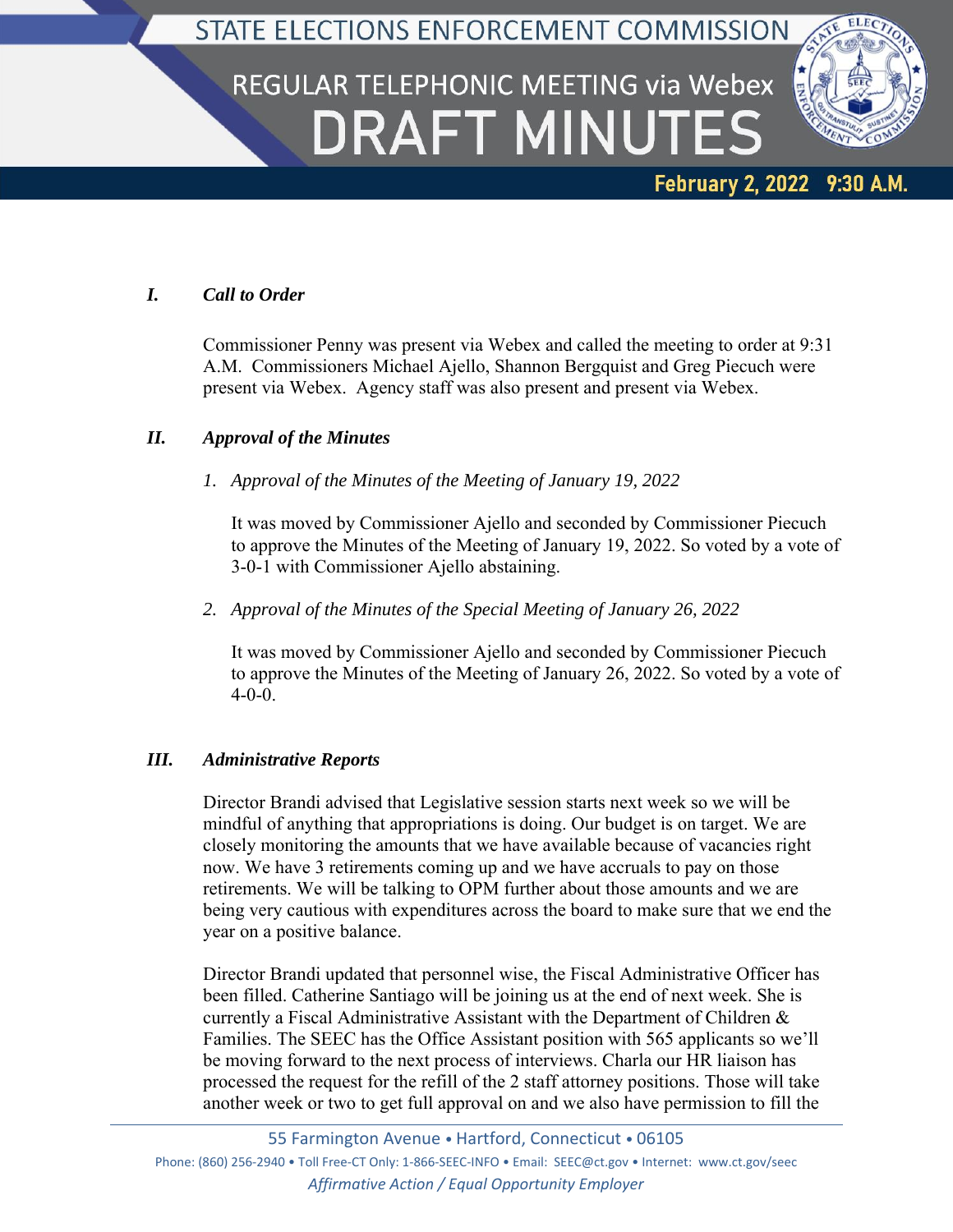IT analyst 3 position where Amjad is retiring. DAS did give us permission to start that process early because of the nature of the retirements that are coming. We are monitoring all these items right now as we move toward CEP season.

Director Brandi reported that staff is now as of yesterday back to a 50% presence. now that the COVID spike has receded a little, we need to get people back in the office so there's more of a presence to handle walk-in's as well as just general daily work.

Director Brandi advised that CEP season is upon us. Just so the Commission is aware we will need to hold a Special Meeting next week as we have a grant application in and anticipate a second one coming in, in a day or so we do need to hold a special meeting.

Director Brandi updated that next Wednesday is the beginning of session, its' a short session and we have seen the schedule already. SEEC staff is not quite sure at this point as to when access is going to be opened up at the Capitol. SEEC staff is hearing is that at some point in March they will be opening up the Capitol for more public hearings and Committee meetings. As it stands at least through February committee meetings to be done via ZOOM as they did last year. Our Legislative list of bills may not get through as these are years where the Legislature is looking at adjustments to the budget. The nature of it being a statewide election year, SEEC staff expects that there will be fewer Campaign Finance bills, but we will be moving forward with at least the priorities we talked about previously with the Foreign Spending & Referendum and those technical bills, the Muni Pilot Program and Consultant Language.

Shannon Kief reviewed the proposed regulation in response to Public Act 21-49 regarding Child Care. We have posted proposed language and opened it for a 30-day comment. We received a single comment and are now required to post a response to that comment. Draft language of a response has been provided to you. once the response is decided on, we will post that and then we are required to send the language that the commission is proposing along with the comment and the response to the Attorney General for review. We've provided you with a chart of the process after that. So now would be a good time also for the Commission to vote on accepting the language and forwarding it if they would like to otherwise direct us to redraft either the proposed response or the language.

It was moved by Commissioner Ajello and seconded by Commissioner Piecuch to accept the proposed response and move to the next step of the approval process for the proposed regulation. So voted by a vote of 4-0-0.

Recommendation of Counsel: Discussion of Proposed Regulations pursuant to Public Act 2021-49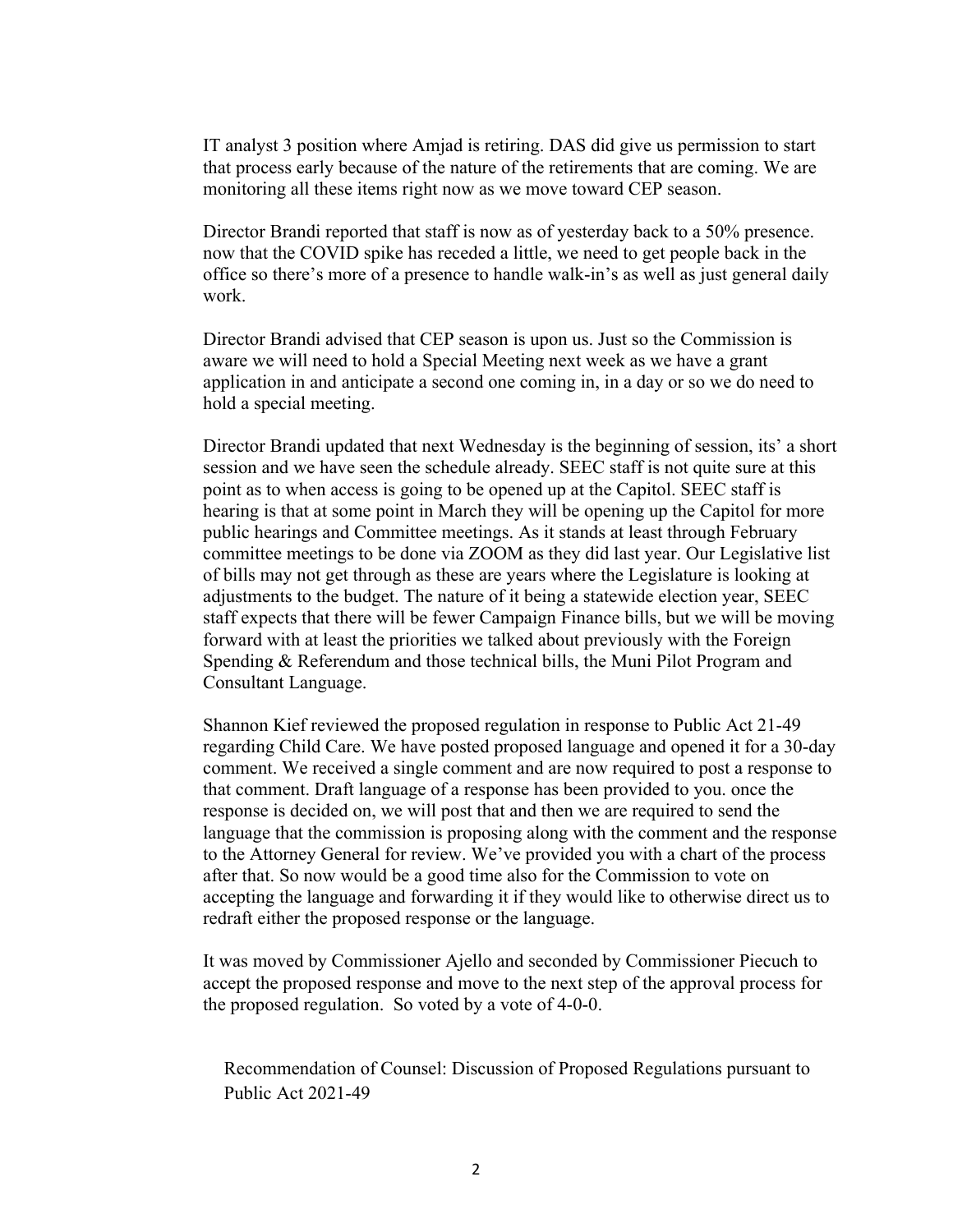#### *IV. Pending Complaints and Investigations*

- *A. Public Session*
- 1. In the Matter of a Complaint by Alida B. Cella, Wallingford File No. 2020-084 Findings & Conclusions Attorney: James M. Talbert-Slagle Legal Investigator: Scott Branfuhr

Attorney James M. Talbert-Slagle summarized the above referenced complaint and Proposed Findings & Conclusions in File No. 2020-084. He recommended adoption of the Proposed Findings & Conclusions.

It was moved by Commissioner Ajello and seconded by Commissioner Piecuch to adopt the Findings & Conclusions as to a dismissal in File No. 2020-084. So voted by a vote of 4-0-0. The Findings & Conclusions will be available on our website under Commission Decisions.

*V. Executive Session per General Statutes §§ 1-200(6)(B) and (E), and 1-210(b)(1), (3),(4),(10) and General Statutes §9-7a, as amended by Public Act 11-48 §300 (Preliminary draft and agency consideration of enforcement action and exempt records relative thereto)*

It was moved by Commissioner Ajello and seconded by Commissioner Piecuch at 9:50 A.M. to proceed into Executive Session pursuant to General Statutes 1-200(6)(B) and (E), and 1-210(b)(1),(3),(4),(10) to discuss strategy and negotiations with respect to pending claims and exempt records. So voted by a vote of 5-0-0.

Commissioners Stephen Penny, Michael Ajello, Shannon Bergquist and Greg Piecuch were present via Webex. Staff members present via Webex were Michael J. Brandi, James Talbert-Slagle, Kevin Ahern, William B. Smith, Joshua Foley, Lindsey Leung, Stephanie Fish, Ronald Perry, Scott Branfuhr, Paul Brady, Lisa Drew, Linda Waterman, Shannon Kief, and Sheri-Lyn Lagueux.

The Commission returned to public session at 11:31 A.M.

Returning to public session the Commission took the following action:

1. Recommendation of Counsel: Necessary to Investigate Determination pursuant to General Statutes §9-7a, as amended by Public Act 11-48 §300

Attorney Kevin M. Ahern summarized the Recommendation of Counsel dated February 2, 2022, and requested that three (3) matters be moved to investigate.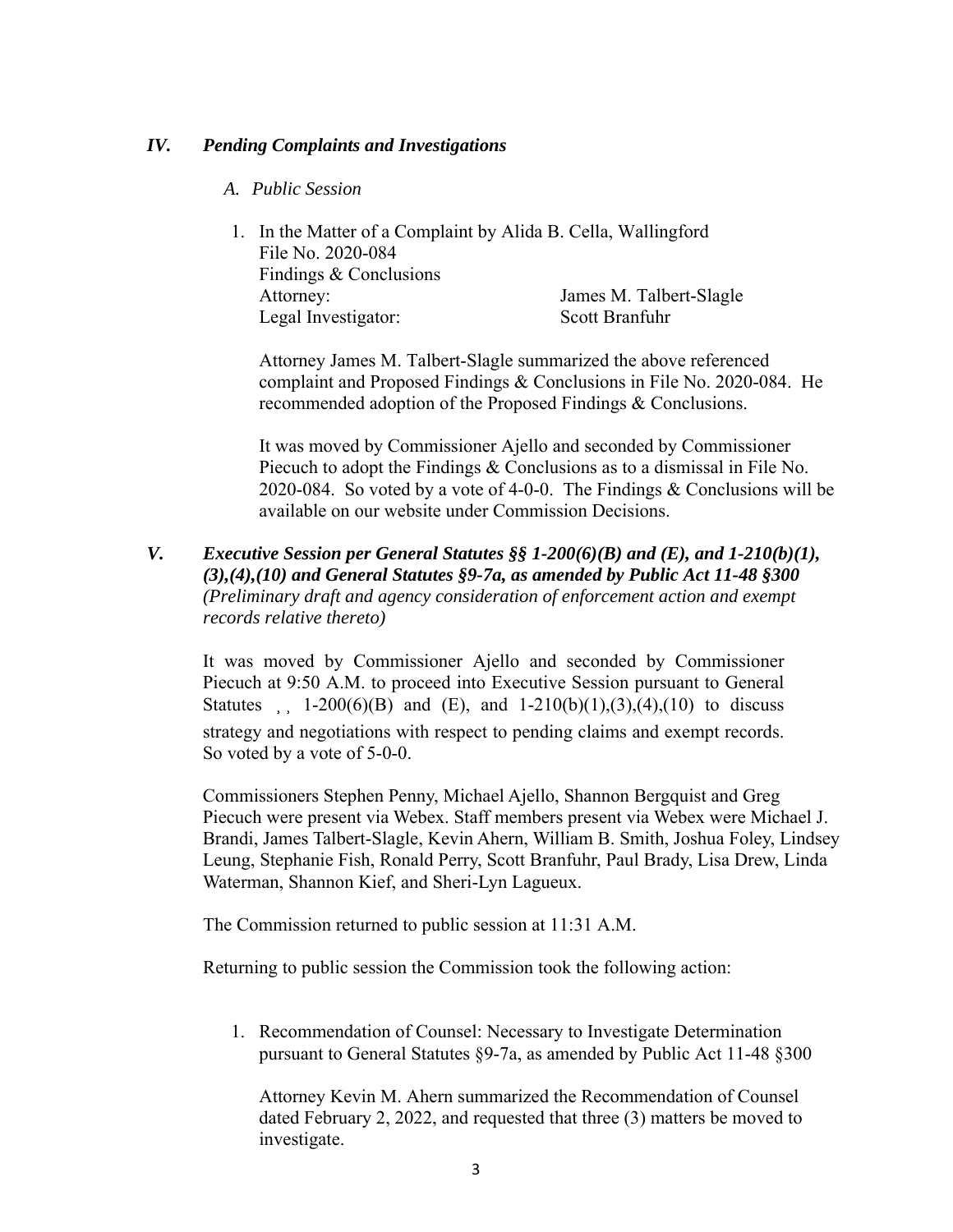It was moved by Commissioner Ajello and seconded by Commissioner Piecuch to make a determination that it is necessary to investigate violations relating to three (3) complaints File Nos. 2022-002, 2022-003 and 2022-004. So approved by the Commission, 4-0-0. So voted.

2. In the Matter of a Complaint by Linda Szynkowicz, et al, Middletown File Nos. 2021-047 & 2021-050 Recommendation of Counsel Attorney: Kevin M. Ahern Legal Investigator: Scott Branfuhr

The matter is continued.

| File No. 2019-120         |                                                               |
|---------------------------|---------------------------------------------------------------|
| Recommendation of Counsel |                                                               |
| Attorney:                 | William B. Smith                                              |
| Legal Investigator:       | Scott Branfuhr                                                |
|                           | 3. In the Matter of a Complaint by Stacey Gravino, East Haven |

Attorney William B. Smith summarized the above referenced complaint and in File No. 2019-120. He recommended referral to the Office of the Chief State's Attorney.

The following motion was read into the record: Pursuant to its authority under General Statutes § 9-7b, the Commission authorizes counsel to refer to the Office of the Chief State's Attorney evidence of possible criminal violations related to an election, primary, or referendum discovered in the investigation of matter 2019-120.

It was moved by Commissioner Ajello and seconded by Commissioner Piecuch to approve the referral to the Office of the Chief State's Attorney in File No. 2019-120. So voted by a vote of 4-0-0.

4. In the Matter of a Complaint by Linda Szynkowicz, Middletown File Nos. 2021-076, 2021-082 and 2021-087 Recommendation of Counsel Attorney: William B. Smith Legal Investigator: Stephanie Fish

The matter is continued.

5. In the Matter of a Complaint by Ryan Condon, Monroe File No. 2021-125 Recommendation of Counsel Attorney: James Talbert-Slagle Legal Investigator: Stephanie Fish